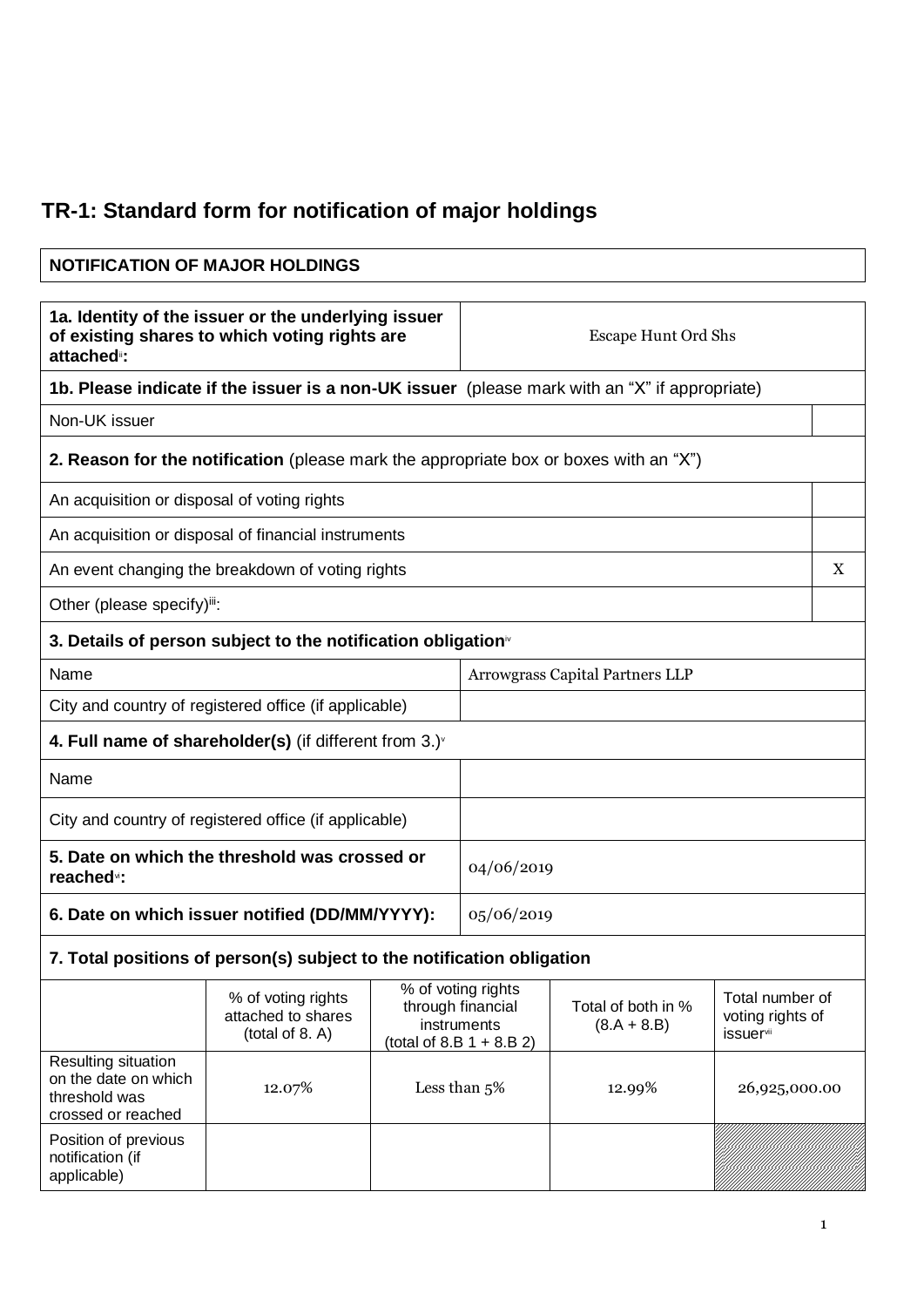| <b>reached</b> viii<br>A: Voting rights attached to shares |                                                                  |                                                                       | 8. Notified details of the resulting situation on the date on which the threshold was crossed or |                                                                       |
|------------------------------------------------------------|------------------------------------------------------------------|-----------------------------------------------------------------------|--------------------------------------------------------------------------------------------------|-----------------------------------------------------------------------|
| Class/type of                                              | Number of voting rightsix                                        |                                                                       | % of voting rights                                                                               |                                                                       |
| shares<br>ISIN code (if<br>possible)                       | <b>Direct</b><br>(Art 9 of Directive<br>2004/109/EC)<br>(DTR5.1) | <b>Indirect</b><br>(Art 10 of Directive<br>2004/109/EC)<br>(DTR5.2.1) | <b>Direct</b><br>(Art 9 of Directive<br>2004/109/EC) (DTR5.1)                                    | <b>Indirect</b><br>(Art 10 of Directive<br>2004/109/EC)<br>(DTR5.2.1) |
| GB00BDB79J29                                               | 3,250,000.00                                                     |                                                                       | 12.07%                                                                                           |                                                                       |
|                                                            |                                                                  |                                                                       |                                                                                                  |                                                                       |
| <b>SUBTOTAL 8. A</b>                                       | 3,250,000.00                                                     |                                                                       | 12.07%                                                                                           |                                                                       |

| B 1: Financial Instruments according to Art. 13(1)(a) of Directive 2004/109/EC (DTR5.3.1.1 (a)) |                                      |                                         |                                                                                                 |                       |
|-------------------------------------------------------------------------------------------------|--------------------------------------|-----------------------------------------|-------------------------------------------------------------------------------------------------|-----------------------|
| <b>Type of financial</b><br>instrument                                                          | <b>Expiration</b><br>$date^{\times}$ | Exercise/<br><b>Conversion Periodxi</b> | Number of voting rights<br>that may be acquired if<br>the instrument is<br>exercised/converted. | % of voting<br>rights |
|                                                                                                 |                                      |                                         |                                                                                                 |                       |
|                                                                                                 |                                      | <b>SUBTOTAL 8. B 1</b>                  |                                                                                                 |                       |

| B 2: Financial Instruments with similar economic effect according to Art. 13(1)(b) of Directive<br>2004/109/EC (DTR5.3.1.1 (b)) |                                        |                                            |                                                     |                            |                       |
|---------------------------------------------------------------------------------------------------------------------------------|----------------------------------------|--------------------------------------------|-----------------------------------------------------|----------------------------|-----------------------|
| Type of<br>financial<br>instrument                                                                                              | <b>Expiration</b><br>date <sup>x</sup> | Exercise/<br><b>Conversion</b><br>Period * | <b>Physical or</b><br>cash<br><b>settlement</b> xii | Number of<br>voting rights | % of voting<br>rights |
| <b>CFD</b>                                                                                                                      | N/A                                    | N/A                                        | Cash<br>Settlement                                  | N/A                        | N/A                   |
|                                                                                                                                 |                                        |                                            |                                                     |                            |                       |
|                                                                                                                                 |                                        |                                            | <b>SUBTOTAL</b><br>8.B.2                            | N/A                        | N/A                   |